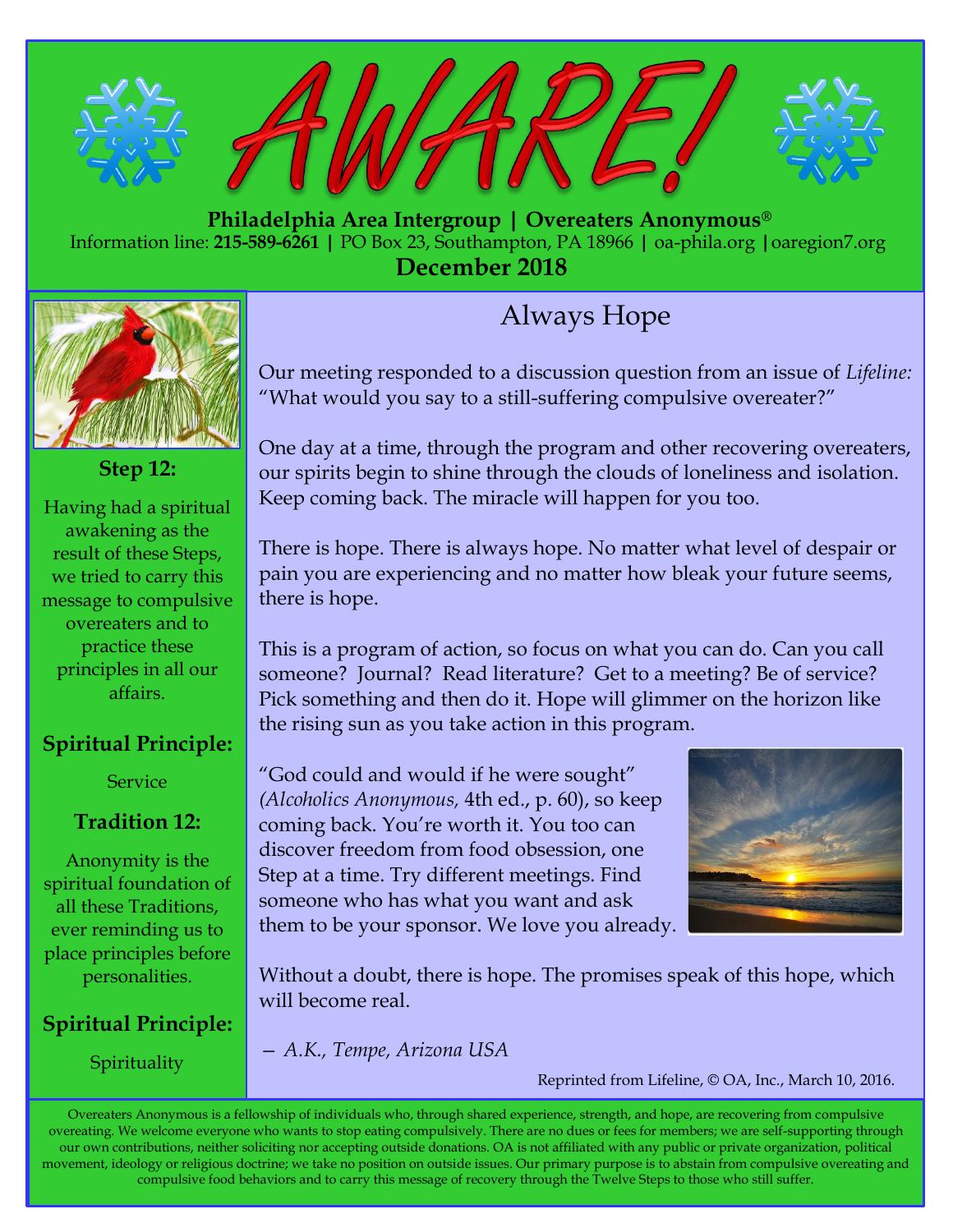





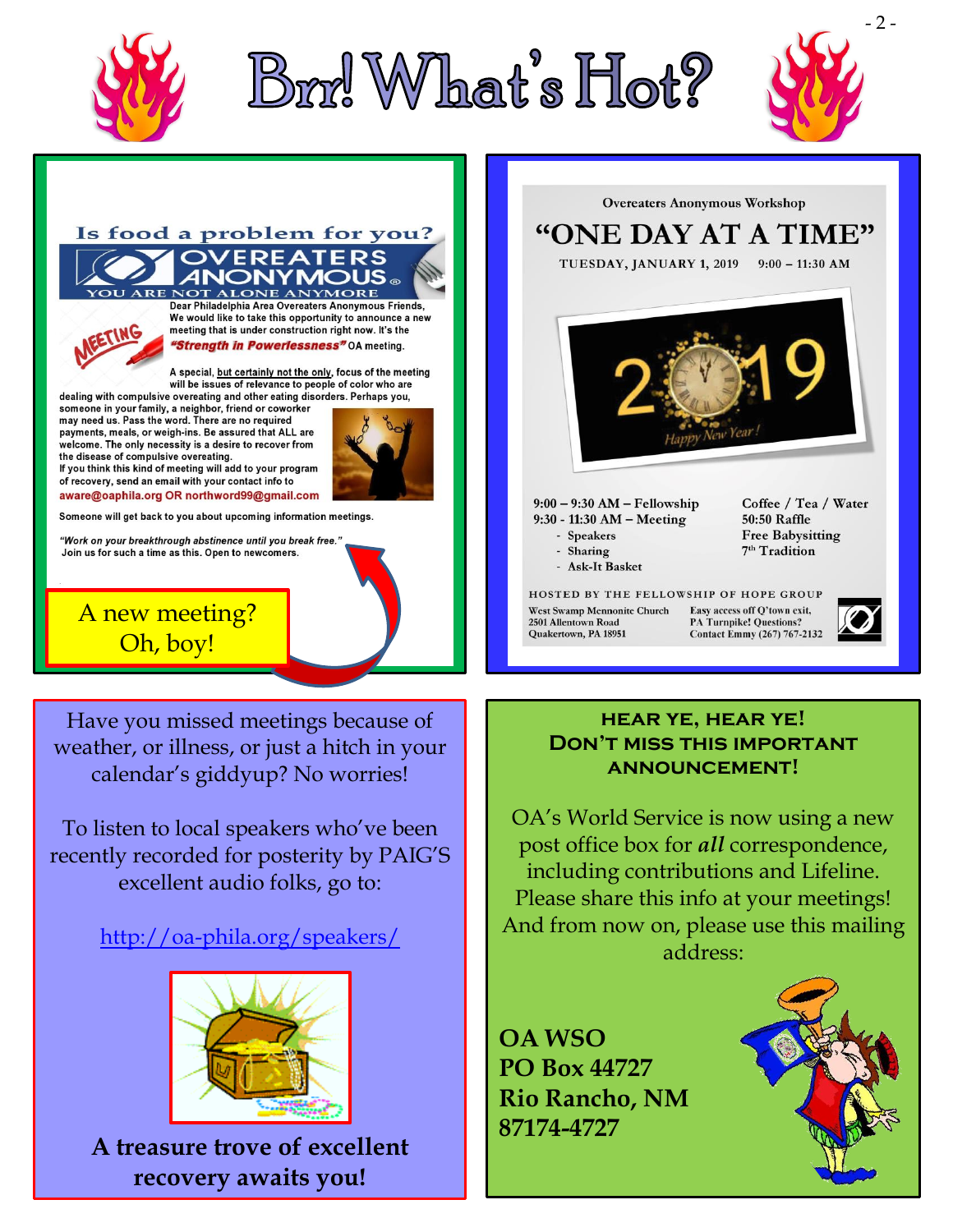# **Hoping to connect to another OAer? = a potential phone sponsor,**   $\odot$  = a willing ear, and  $\Box$  = an email contact! Hooray for outreach!

| Name       | Service                         | Phone        | Email                     | When?                   |
|------------|---------------------------------|--------------|---------------------------|-------------------------|
| Judy R.    | $\mathbf{F} + \odot$            | 215-603-1854 | n/a                       | 11am - 8 pm, Tu. - Sun. |
| Kate V.    | $\mathbf{E} + \oplus + \square$ | 215-350-4443 | kvalesky73@comcast.net    | Whenever                |
| Linda J.   | $\mathbf{r}$                    | 215-663-9644 | n/a                       | $6pm - 9pm$             |
| Rick M.    | $\mathbf{R}$                    | 215-785-5630 | Rickam1@Verizon.net       | 11am to 10pm            |
| Celeste S. | 鳳                               | n/a          | celeste.schor@gmail.com   | Whenever                |
| <b>Sue</b> | 鳳                               | n/a          | Sac123058@comcast.net     | Whenever                |
| Jeff S.    | 雷里                              | 609-610-6193 | stoolmanjackson@yahoo.com | $10am - 9pm$            |
| Wendy K.   | 口                               | n/a          | wenknok@gmail.com         | Whenever                |
|            |                                 |              |                           |                         |

#### $\mathbf{F}_{\mathbf{f}}$ From the WSO's news Bulletin:



"Have you considered making an end-of-year contribution to OA? How about setting up an Automatic Recurring Contribution to support our Seventh Tradition through the new year? Contributing is simple at [oa.org/contribute.](oa.org/contribute) There, you can check "Make this a recurring gift" to set up a monthly or quarterly Automatic Recurring Contribution online or download the contribution form to mail your check or money order." Go to <u>[oa.org/files/pdf/](oa.org/files/pdf/contributionform.pdf)</u> [contributionform](oa.org/files/pdf/contributionform.pdf).pdf.

"Imagine turning to OA for help but finding **there is no literature for you to read.** That might be the reality for the still-suffering compulsive eater who does not read English. Fortunately, OA has established the Translation Assistance Fund. OA recovery grows where compulsive eaters can read program literature in their own language, so **supporting translation projects** is an important way we carry the message. OA members, groups, and service bodies can support the Translation Assistance Fund by going to [oa.org/contribute](https://www.us1.list-manage.com/track/click?u=73645822c06a4c7e0156a79cb&id=da5096e1b0&e=806aca6f6b) and selecting "Translation Assistance Fund" from the Designation menu. Or, write "Translation Assistance Fund" on the memo line of your check when you mail in your contribution. **To apply for translation funds,** find information and the Translation Fund Application on the [Literature](https://www.us1.list-manage.com/track/click?u=73645822c06a4c7e0156a79cb&id=d0902657f8&e=806aca6f6b)  [Translations page.](https://www.us1.list-manage.com/track/click?u=73645822c06a4c7e0156a79cb&id=d0902657f8&e=806aca6f6b) The annual deadlines for applications are February 1, June 1, and October 1."